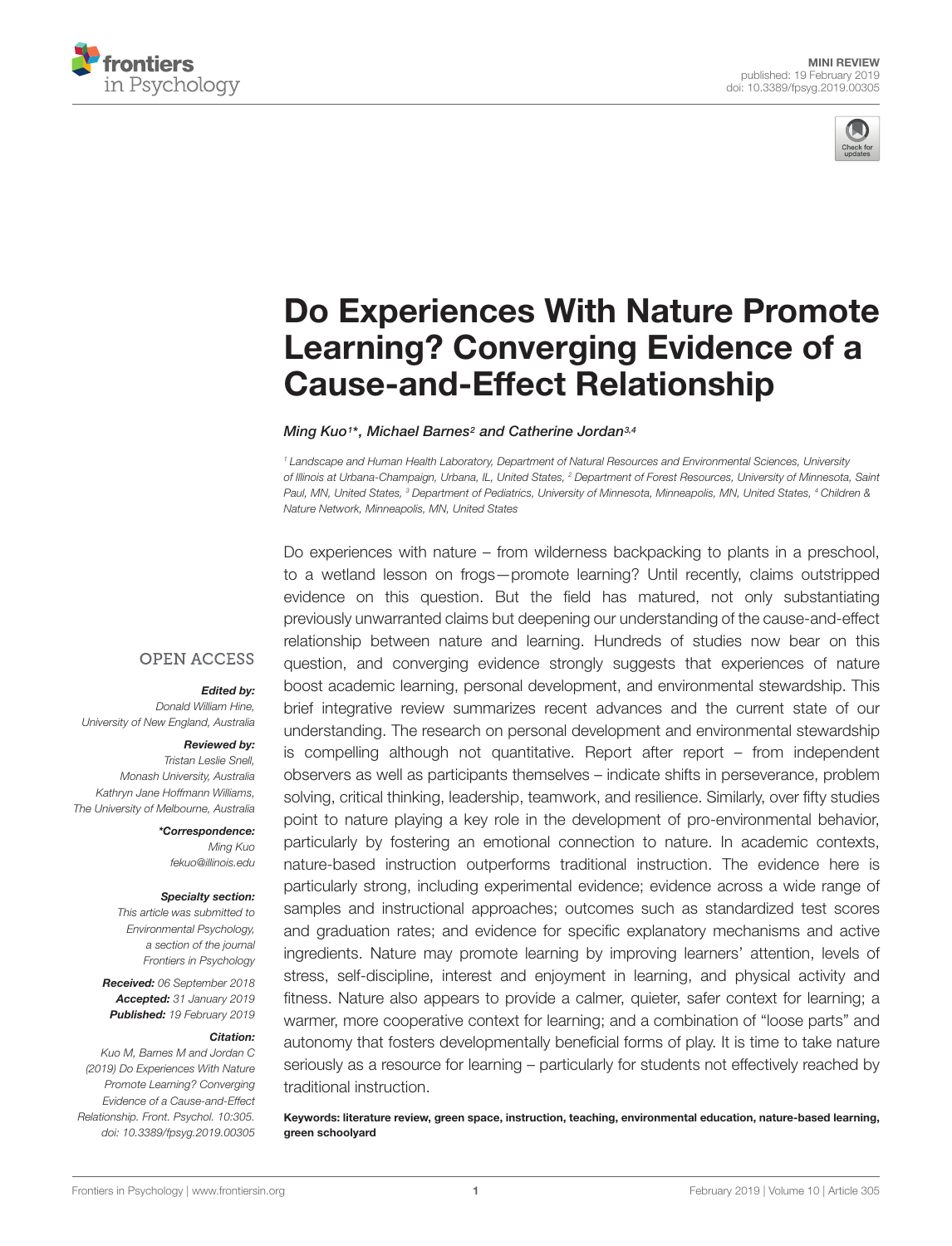# INTRODUCTION

The intuition that "nature is good for children" is widely held, and yet, historically, the evidence for this intuition has been uncompelling, with a distressing number of weak studies and inflated claims. Now, however, an impressive body of work has accrued and converging lines of evidence paint a convincing picture.

This integrative mini-review (see **[Supplementary Material](#page-6-0)** for methods) summarizes what we know about the role of nature experiences in learning and development. It draws on a wide array of peer-reviewed scientific evidence, ranging from research in the inner city, to the study of Attention Deficit/Hyperactivity Disorder, to neurocognitive and physiological explorations. Our overarching question was, "do nature experiences promote learning and child development?"

Throughout our review, we took care to distinguish between evidence for cause-and-effect relationships and evidence for associations; causal language (e.g., "affects," "boosts," "is reduced by") is used only where justified by experimental evidence. Where converging, but not experimental, evidence points to a likely cause-and-effect relationship, our language is qualified accordingly (e.g., "seems to increase"). **[Table 1](#page-2-0)** summarizes recent advances in this area and explains how those advances contribute to our confidence in a cause-and-effect relationship between nature and learning and development.

What emerged from this critical review was a coherent narrative (**[Figure 1](#page-3-0)**): experiences with nature do promote children's academic learning and seem to promote children's development as persons and as environmental stewards – and at least eight distinct pathways plausibly contribute to these outcomes. Below, we discuss the evidence for each of the eight pathways and then the evidence tying nature to learning, personal development, and the development of stewardship.

# NATURE MAY BOOST LEARNING VIA DIRECT EFFECTS ON LEARNERS

Five of the eight plausible pathways between nature and learning we identified are centered in the learner. Learning is likely to improve when a learner is more attentive [\(Rowe and Rowe,](#page-8-0) [1992;](#page-8-0) [Mantzicopoulos and Morrison,](#page-7-0) [1994\)](#page-7-0); less stressed [\(Grannis,](#page-7-1) [1992;](#page-7-1) [Leppink et al.,](#page-7-2) [2016\)](#page-7-2); more self-disciplined [\(Mischel et al.,](#page-7-3) [1988;](#page-7-3) [Duckworth and Seligman,](#page-6-1) [2005\)](#page-6-1); more engaged and interested [\(Taylor et al.,](#page-8-1) [2014](#page-8-1) for review); and more physically active and fit (for reviews, see [Álvarez-Bueno et al.,](#page-6-2) [2017;](#page-6-2) [Santana et al.,](#page-8-2) [2017\)](#page-8-2). Evidence suggests that contact with nature contributes to each of these states or conditions in learners.

# Nature Has Rejuvenating Effects on Attention

The rejuvenating effect of nature on mentally fatigued adults (e.g., [Hartig et al.,](#page-7-4) [1991;](#page-7-4) [Kuo,](#page-7-5) [2001\)](#page-7-5) and children has been demonstrated in a large body of studies, including field experiments [\(Faber Taylor and Kuo,](#page-7-6) [2009\)](#page-7-6) and large-scale longitudinal studies [\(Dadvand et al.,](#page-6-3) [2015\)](#page-6-3). Students randomly assigned to classrooms with views of greenery perform better on concentration tests than those assigned to purely "built" views or windowless classrooms [\(Li and Sullivan,](#page-7-7) [2016\)](#page-7-7). Nature's rejuvenating effects on attention have been found in students going on field trips [\(van den Berg and van den Berg,](#page-8-3) [2011\)](#page-8-3), Swedish preschoolers [\(Mårtensson et al.,](#page-7-8) [2009\)](#page-7-8), children in Chicago public housing [\(Faber Taylor et al.,](#page-7-9) [2002\)](#page-7-9), and 5 to 18 year-olds with ADHD (e.g., [Kuo and Faber Taylor,](#page-7-10) [2004\)](#page-7-10), using measures of attention ranging from parent and teacher ratings [\(O'Haire et al.,](#page-7-11) [2013\)](#page-7-11) to neurocognitive tests [\(Schutte et al.,](#page-8-4) [2015\)](#page-8-4).

#### Nature Relieves Stress

The stress-reducing effects of nature have been documented in adults in a large body of controlled experiments (see [Kuo,](#page-7-12) [2015;](#page-7-12) **[Supplementary Material](#page-6-0)** for review) and the available evidence points to a similar effect in children. Nature has been related to lower levels of both self-reported and physiological measures of stress in children [\(Bell and Dyment,](#page-6-4) [2008;](#page-6-4) [Chawla,](#page-6-5) [2015;](#page-6-5) [Wiens et al.,](#page-8-5) [2016\)](#page-8-5). Recently, an experimental study showed that a window view of vegetation from a high school classroom yields systematic decreases in heart rate and self-reported stress, whereas built views do not [\(Li and Sullivan,](#page-7-7) [2016\)](#page-7-7). Further, students learning in a forest setting one day a week showed healthier diurnal rhythms in cortisol in that setting than a comparison group that learned indoors – cortisol dropped over the course of the school day when lessons were held in the forest but not in the classroom – and these effects could not be attributed to the physical activity associated with learning outdoors [\(Dettweiler et al.,](#page-6-6) [2017\)](#page-6-6).

### Contact With Nature Boosts Self-Discipline

In adults, the effects of viewing scenes of nature on self-discipline have been demonstrated experimentally using tests of impulse control [\(Berry et al.,](#page-6-7) [2014;](#page-6-7) [Chow and Lau,](#page-6-8) [2015\)](#page-6-8). In children, nature contact has been tied to greater self-discipline in children from inner city Chicago [\(Faber Taylor et al.,](#page-7-9) [2002\)](#page-7-9) to residential Barcelona [\(Amoly et al.,](#page-6-9) [2014\)](#page-6-9) and in experimental [\(Sahoo and](#page-8-6) [Senapati,](#page-8-6) [2014\)](#page-8-6), longitudinal [\(Ulset et al.,](#page-8-7) [2017\)](#page-8-7), and large-scale cross-sectional studies [\(Amoly et al.,](#page-6-9) [2014\)](#page-6-9). These benefits have been shown for neurotypical children as well as for children with ADHD [\(Sahoo and Senapati,](#page-8-6) [2014\)](#page-8-6) and learning difficulties [\(Ho](#page-7-13) [et al.,](#page-7-13) [2017\)](#page-7-13). The types of self-discipline assessed include delay of gratification [\(Faber Taylor et al.,](#page-7-9) [2002\)](#page-7-9) and parent ratings of hyperactivity [\(Flouri et al.,](#page-7-14) [2014\)](#page-7-14), and the types of "nature" include not just "greenness" but contact with horses in animalassisted learning [\(Ho et al.,](#page-7-13) [2017\)](#page-7-13). Note that impulse control effects are not always statistically significant (e.g., [Amoly et al.,](#page-6-9) [2014;](#page-6-9) [Schutte et al.,](#page-8-4) [2015\)](#page-8-4). Nonetheless, in general, impulse control is better during or after children's contact with nature.

# Student Motivation, Enjoyment, and Engagement Are Better in Natural **Settings**

Student motivation, enjoyment, and engagement are better in natural settings, perhaps because of nature's reliably positive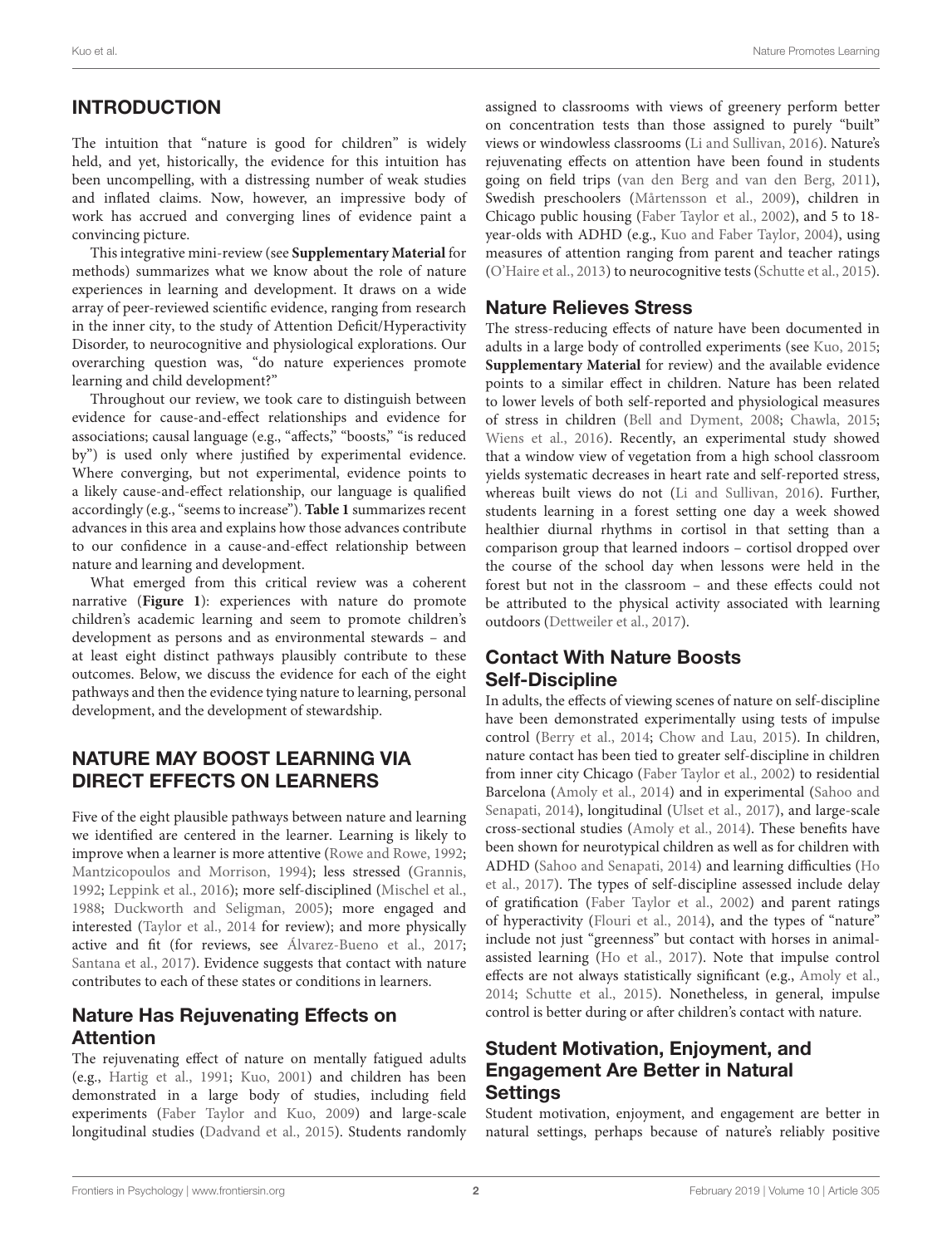#### <span id="page-2-0"></span>TABLE 1 | Do nature experiences promote learning? Advances in methodology and evidence.

| We now know that                                                                                                                                | How this advance came about and why it matters                                                                                                                                                                                                                                                                                                                                                                                                                                                                                                                                                                                                                                                                                                                                                                                                                                                                                                                |
|-------------------------------------------------------------------------------------------------------------------------------------------------|---------------------------------------------------------------------------------------------------------------------------------------------------------------------------------------------------------------------------------------------------------------------------------------------------------------------------------------------------------------------------------------------------------------------------------------------------------------------------------------------------------------------------------------------------------------------------------------------------------------------------------------------------------------------------------------------------------------------------------------------------------------------------------------------------------------------------------------------------------------------------------------------------------------------------------------------------------------|
| Nature-based instruction (NBI) is, on<br>average, more effective than traditional<br>instruction (TI).                                          | Early research often compared outcomes before and after NBI, showing that students benefited from nature-based<br>instruction but not whether there was anything particularly helpful about NBI as compared to any other instruction. More<br>recently, studies have begun comparing outcomes for NBI vs. TI, showing that incorporating nature adds value to<br>instruction (e.g., Ernst and Stanek, 2006; Camassao and Jagannathan, 2018).                                                                                                                                                                                                                                                                                                                                                                                                                                                                                                                  |
| The advantage of NBI over TI does not<br>simply reflect a tendency for better<br>teachers, better schools, or better<br>students to choose NBI. | Early research often compared learning in classrooms offering NBI vs. matched classrooms offering TI. But matching<br>does not address the likelihood that teachers (or schools) who choose to offer NBI may be more innovative, energetic, or<br>well-funded than teachers (or schools) who do not, even if they serve similar students. Similarly, comparisons of students<br>who choose extracurricular NBI vs. students who do not will reflect pre-existing differences in the kinds of students who<br>sign up for extra instruction. Recently, researchers have begun using "waitlist controls" - identifying teachers, schools, or<br>students interested in NBI and then randomly assigning some of them to NBI and the rest to TI (e.g., Wells et al., 2015).<br>Guarding against pre-existing differences between the teachers, schools, and students being compared lends greater<br>confidence that any gains are due to the instruction itself. |
| The effects of NBI on academic learning<br>are real; they do not simply reflect the<br>rosy assessments of biased observers.                    | Early research often relied on subjective assessments of outcomes by persons who believe in NBI. Advocates,<br>practitioners, and parents or children who choose NBI may perceive benefits in the absence of any real effects, whether<br>consciously or unconsciously. More recent research guards against such bias by employing objective measures or<br>assessments made "blind to condition" - without knowing which students were in which condition (NBI or TI) (e.g., Ernst<br>and Stanek, 2006). In these studies, an advantage of NBI over TI cannot be attributed to wishful thinking.                                                                                                                                                                                                                                                                                                                                                             |
| NBI shows a "dose-response<br>relationship" – as the magnitude of the<br>treatment (the dose) increases, so does<br>the outcome.                | Early research relied on binary comparisons between learning settings with and without nature, or "low" and "high<br>nature," leaving more room for alternative explanations. For instance, if students learn more outdoors than indoors, the<br>difference might be due to either differences in vegetation or other differences between the settings. More recent<br>research has compared multiple levels of nature (e.g., schoolyards with 0-40% tree cover, Sivarajah et al., 2018) or<br>multiple levels of NBI (Wells et al., 2015). When the response is proportional to the dose, that lends confidence that the<br>effect is attributable to the level of vegetation. Although a "dose-response relationship" does not prove causality, it<br>strengthens the case.                                                                                                                                                                                 |
| The nature-learning connection holds<br>up across topics, learners, instructors,<br>pedagogies, places, and measures of<br>learning.            | As researchers have continued to conduct studies, the body of studies testing the nature-learning hypothesis has grown<br>larger and more diverse (e.g., Faber Taylor et al., 2002; Maynard et al., 2013; O'Haire et al., 2013; Ruiz-Gallardo et al.,<br>2013; Fremery and Bogner, 2014; Lekies et al., 2015; Swank et al., 2017; Kuo et al., 2018a; McCree et al., 2018;<br>Sivarajah et al., 2018). A robust association persisting across different contexts lends greater confidence in a<br>cause-and-effect relationship (Hill, 1965, p. 8).                                                                                                                                                                                                                                                                                                                                                                                                            |
| The relationship between nature and<br>learning holds up across different<br>research designs.                                                  | Over time, a greater variety of study designs have been employed, including true experiments (e.g., Wells et al., 2015),<br>quasi-experiments (e.g., Faber Taylor and Kuo, 2009; Benfield et al., 2015), large-scale correlational studies with<br>statistical controls (e.g., Kuo and Faber Taylor, 2004), and longitudinal studies (e.g., McCree et al., 2018). Findings<br>persisting across diverse study designs strengthen the case for causality.                                                                                                                                                                                                                                                                                                                                                                                                                                                                                                      |
| The advantages of NBI over TI may<br>stem from both setting and pedagogy.                                                                       | Previous reviews drew only upon studies examining the effects of NBI on learning. In this review, we expanded our reach<br>to include research on both the setting and the pedagogy of NBI, respectively. Educational psychologists working in the<br>classroom have found that active, hands-on, student-centered, and collaborative forms of instruction outperform more<br>traditional instructional approaches (Granger et al., 2012; Freeman et al., 2014; Kontra et al., 2015). Environmental<br>psychologists have found better learning in "greener" settings - even when the instruction does not incorporate the<br>nature (Benfield et al., 2015; Kuo et al., 2018b). These additional bodies of evidence converge to support and perhaps<br>explain the advantages of NBI over TI.                                                                                                                                                                |
| Nature experiences may promote<br>learning via at least eight distinct<br>pathways.                                                             | Again, previous reviews drew only upon direct tests of the nature-learning hypothesis - studies in which nature was the<br>independent variable and learning was the dependent variable. In this review, we also examined studies in which nature<br>was the independent variable but the dependent variable was a precursor to learning (for example, Li and Sullivan, 2016,<br>examines impacts of classroom views of nature on attention, which has long been established as an important precursor<br>to learning, e.g., Rowe and Rowe, 1992). Evidence of mechanism lends greater plausibility to a cause-and-effect<br>relationship between nature and learning. The multiple mechanisms identified here may also help explain the consistency<br>of the nature-learning relationship, as robust phenomena are often multiply determined.                                                                                                               |

In recent years, the evidence for a cause-and-effect relationship between nature experiences and learning has advanced considerably. Some advances can be traced to the adoption of more rigorous research methods in individual studies (in green), others can be traced to the maturation of the field (in blue), and still, others stem from broadening the kinds of evidence considered in reviews (in purple).

effects on mood (e.g., [Takayama et al.,](#page-8-12) [2014\)](#page-8-12). In previous reviews [\(Blair,](#page-6-13) [2009;](#page-6-13) [Becker et al.,](#page-6-14) [2017\)](#page-6-14) and recent studies (e.g., [Skinner and Chi,](#page-8-13) [2014;](#page-8-13) [Alon and Tal,](#page-6-15) [2015;](#page-6-15) [Lekies et al.,](#page-7-17) [2015\)](#page-7-17), students and teachers report strikingly high levels of student engagement and motivation, during both student-elected and school-mandated nature activities. Importantly, learning in and around nature is associated with intrinsic motivation [\(Fägerstam and Blom,](#page-7-25) [2012;](#page-7-25) [Hobbs,](#page-7-26) [2015\)](#page-7-26), which, unlike extrinsic motivation, is crucial for student engagement and longevity of interest in learning. The positivity of learning in nature seem to ripple outward, as seen in learners' engagement in subsequent, indoor lessons [\(Kuo et al.,](#page-7-18) [2018a\)](#page-7-18), ratings of course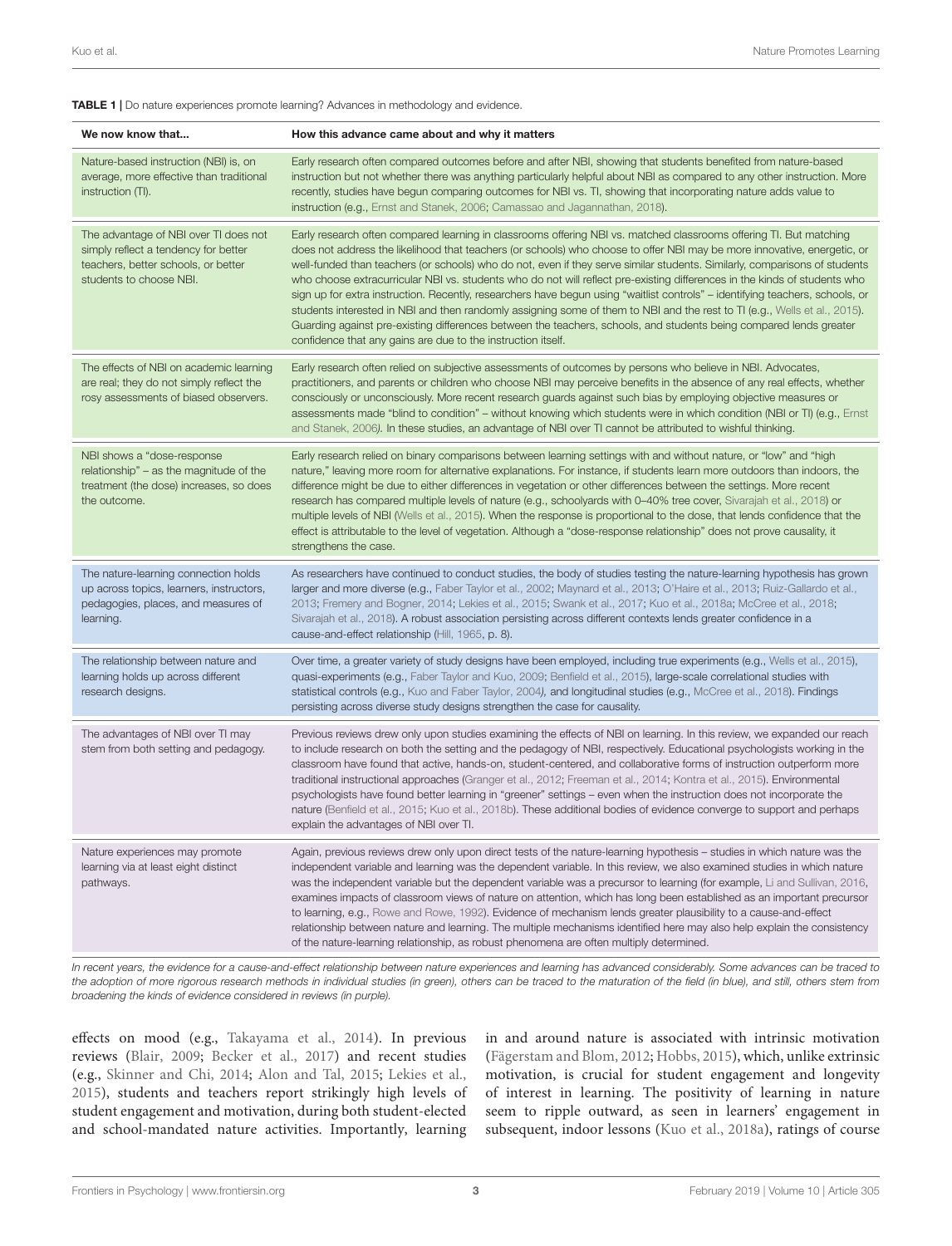

<span id="page-3-0"></span>curriculum, materials, and resources [\(Benfield et al.,](#page-6-12) [2015\)](#page-6-12) and interest in school in general [\(Blair,](#page-6-13) [2009;](#page-6-13) [Becker et al.,](#page-6-14) [2017\)](#page-6-14), as well as lower levels of chronic absenteeism [\(MacNaughton](#page-7-27) [et al.,](#page-7-27) [2017\)](#page-7-27). Encouragingly, learning in nature may improve motivation most in those students who are least motivated in traditional classrooms [\(Dettweiler et al.,](#page-6-16) [2015\)](#page-6-16).

# Time Outdoors Is Tied to Higher Levels of Physical Activity and Fitness

While the evidence tying green space to physical activity is extremely mixed (see [Lachowitz and Jones,](#page-7-28) [2011](#page-7-28) for review), children's time outdoors is consistently tied to both higher levels of physical activity and physical fitness: the more time children spend outdoors, the greater their physical activity, the lesser their sedentary behavior, and the better their cardiorespiratory fitness [\(Gray et al.,](#page-7-29) [2015\)](#page-7-29). Importantly, cardiorespiratory fitness is the component of physical fitness most clearly tied to academic performance [\(Santana et al.,](#page-8-2) [2017\)](#page-8-2). Further, there is some indication greener school grounds can counter children's trend toward decreasing physical activity as they approach adolescence: in one study, girls with access to more green space and woodlands, and boys with access to ball fields, were more likely to remain physically active as they got older [\(Pagels et al.,](#page-7-30) [2014\)](#page-7-30). This pattern is echoed in later life: in older adults, physical activity declines with age – but among those living in greener neighborhoods the decline is smaller [\(Dalton et al.,](#page-6-17) [2016\)](#page-6-17).

# NATURE MAY BOOST LEARNING BY PROVIDING A MORE SUPPORTIVE CONTEXT FOR LEARNING

In addition to its effects on learners, natural settings and features may provide a more supportive context for learning in at least three ways. Greener environments may foster learning because they are calmer and quieter, because they foster warmer relationships, and because the combination of "loose parts" and relative autonomy elicits particularly beneficial forms of play.

# Vegetated Settings Tend to Provide Calmer, Quieter, Safer Contexts for Learning

Both formal and informal learning are associated with a greater sense of calmness or peace when conducted in greener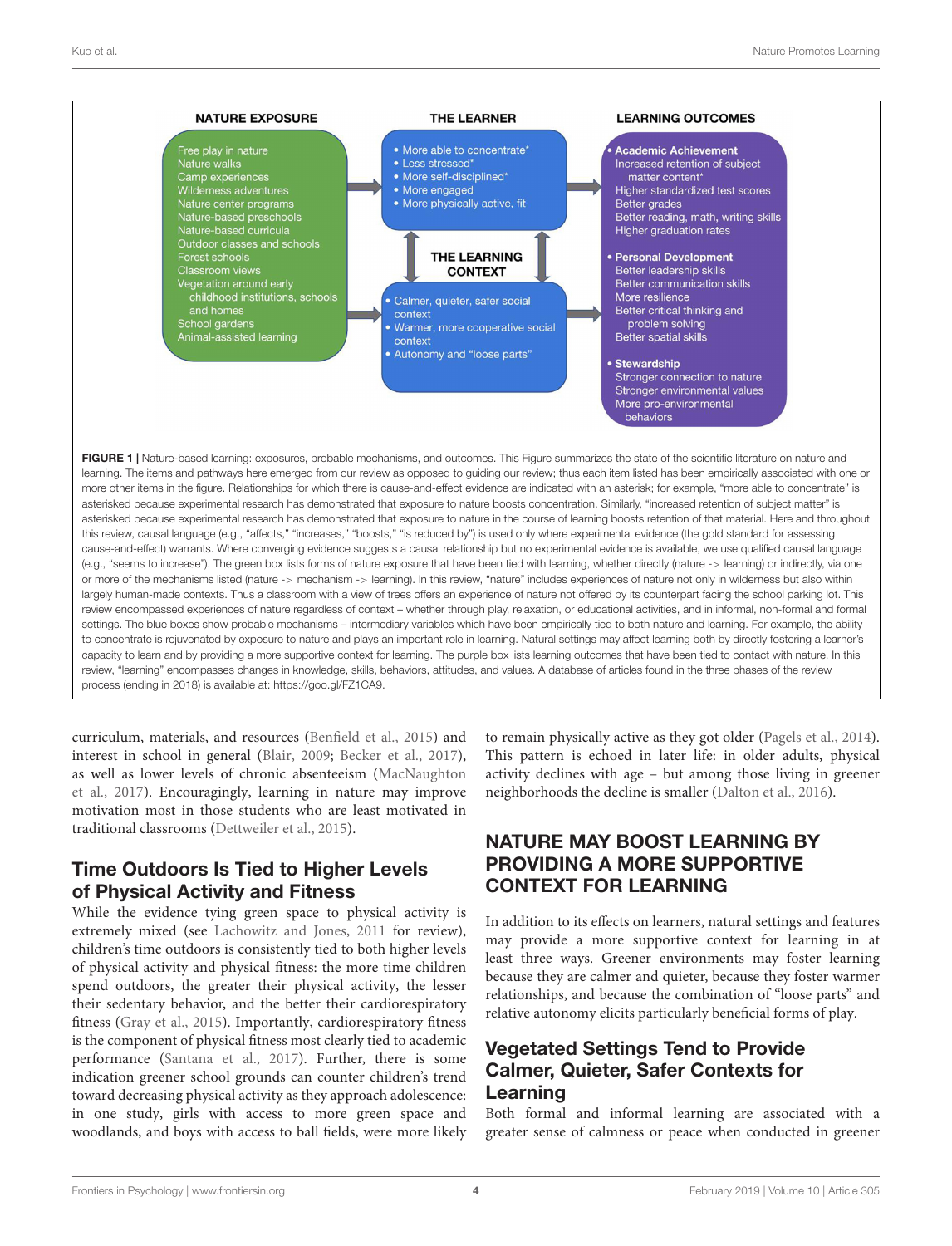settings [\(Maynard et al.,](#page-7-15) [2013;](#page-7-15) [Nedovic and Morrissey,](#page-7-31) [2013;](#page-7-31) [Chawla et al.,](#page-6-18) [2014\)](#page-6-18). Problematic and disruptive behaviors such as talking out of turn or pushing among children are less frequent in natural settings than in the classroom [\(Bassette and Taber-Doughty,](#page-6-19) [2013;](#page-6-19) [Nedovic and Morrissey,](#page-7-31) [2013;](#page-7-31) [O'Haire et al.,](#page-7-11) [2013;](#page-7-11) [Chawla et al.,](#page-6-18) [2014\)](#page-6-18). Further, in greener learning environments, students who previously experienced difficulties in traditional classrooms are better able to remove themselves from conflicts and demonstrate better self-control [\(Maynard et al.,](#page-7-15) [2013;](#page-7-15) [Ruiz-Gallardo et al.,](#page-8-10) [2013;](#page-8-10) [Swank et al.,](#page-8-11) [2017\)](#page-8-11). The social environment of the classroom has long been recognized as important for learning [\(Rutter,](#page-8-14) [2000\)](#page-8-14). Calmer environments have been tied to greater student engagement and academic success [\(Wessler,](#page-8-15) [2003;](#page-8-15) [McCormick et al.,](#page-7-32) [2015\)](#page-7-32).

# Natural Settings Seem to Foster Warmer, More Cooperative Relations

Images of nature have prosocial effects in adults (e.g., [Weinstein et al.,](#page-8-16) [2009\)](#page-8-16) and greener settings are tied to the development of meaningful and trusting friendships between peers [\(White,](#page-8-17) [2012;](#page-8-17) [Chawla et al.,](#page-6-18) [2014;](#page-6-18) [Warber](#page-8-18) [et al.,](#page-8-18) [2015\)](#page-8-18). [Maynard et al.](#page-7-15) [\(2013\)](#page-7-15) theorize that natural settings provide a less restrictive context for learning than the traditional classroom, giving children more freedom to engage with one another and form ties. Indeed, learning in greener settings has been consistently tied to the bridging of both socio-cultural differences and interpersonal barriers (e.g., personality conflicts) that can interfere with group functioning in the classroom [\(White,](#page-8-17) [2012;](#page-8-17) [Cooley et al.,](#page-6-20) [2014;](#page-6-20) [Warber et al.,](#page-8-18) [2015\)](#page-8-18). Finally, learning in nature facilitates cooperation and comfort between students and teachers, perhaps by providing a more level playing-field wherein the teacher is seen as a partner in learning [\(Scott and Colquhoun,](#page-8-19) [2013\)](#page-8-19). More cooperative learning environments promote student engagement and academic performance [\(Patrick et al.,](#page-8-20) [2007;](#page-8-20) [McCormick et al.,](#page-7-32) [2015\)](#page-7-32).

# Natural Settings May Afford "Loose Parts," Autonomy, and Distinctly Beneficial Forms of Play

In his "theory of loose parts," [Nicholson](#page-7-33) [\(1972\)](#page-7-33) posited that the "stuff" of nature - sticks, stones, bugs, dirt, water – could promote child development by encouraging creative, self-directed play. Indeed, teachers' and principals' observations suggest children's play becomes strikingly more creative, physically active, and more social in the presence of loose parts (e.g., [Bundy et al.,](#page-6-21) [2008,](#page-6-21) [2009\)](#page-6-22). Interestingly, it appears that nature, loose parts, and autonomy can each independently contribute to outcomes (see [Bundy et al.,](#page-6-22) [2009;](#page-6-22) [Niemiec and Ryan,](#page-7-34) [2009;](#page-7-34) [Studente et al.,](#page-8-21) [2016,](#page-8-21) respectively), raising the possibility of synergy among these factors. Although the effects of loose parts play on child development have yet to be quantitatively demonstrated [\(Gibson et al.,](#page-7-35) [2017\)](#page-7-35), the potential contributions of more creative, more social, more physically active play to cognitive, social and physical development seem clear.

# OUTCOMES FOR LEARNING AND DEVELOPMENT

In school settings, incorporating nature in instruction improves academic achievement over traditional instruction. In a randomized controlled trial of school garden-based instruction involving over 3,000 students, students gained more knowledge than waitlist control peers taking traditional classes; moreover, the more garden-based instruction, the larger the gains [\(Wells](#page-8-8) [et al.,](#page-8-8) [2015\)](#page-8-8). Further, among the over 200 other tests of naturebased instruction's academic outcomes, the vast majority of findings are positive (for reviews, see [Williams and Dixon,](#page-8-22) [2013;](#page-8-22) [Becker et al.,](#page-6-14) [2017\)](#page-6-14) – and here, too, the most impressive findings come from studies employing the largest doses of naturebased instruction (e.g., [Ernst and Stanek,](#page-6-10) [2006\)](#page-6-10). Findings have been consistently positive across diverse student populations, academic subjects, instructors and instructional approaches, educational settings, and research designs.

Interestingly, both the pedagogy and setting of nature-based instruction may contribute to its effects. Hands-on, student-centered, activity-based and discussion-based instruction each outperform traditional instruction—even when conducted indoors [\(Granger et al.,](#page-7-21) [2012;](#page-7-21) [Freeman et al.,](#page-7-22) [2014;](#page-7-22) [Kontra et al.,](#page-7-23) [2015\)](#page-7-23). And simply conducting traditional instruction in a more natural setting may boost outcomes. In multiple studies, the greener a school's surroundings, the better its standardized test performance – even after accounting for poverty and other factors (e.g., [Sivarajah et al.,](#page-8-9) [2018\)](#page-8-9)—and classrooms with green views yield similar findings [\(Benfield et al.,](#page-6-12) [2015;](#page-6-12) although c.f. [Doxey et al.,](#page-6-23) [2009\)](#page-6-23). The frequency of positive findings on nature-based instruction likely reflects the combination of a better pedagogy and a better educational setting.

In and outside the context of formal instruction, experiences of nature seem to contribute to additional outcomes. First, not only do experiences of nature enhance academic learning, but they seem to foster personal development – the acquisition of intrapersonal and interpersonal assets such as perseverance, critical thinking, leadership, and communication skills. While quantitative research on these outcomes is rare, the qualitative work is voluminous, striking, and near-unanimous (for reviews, see [Cason and Gillis,](#page-6-24) [1994;](#page-6-24) [Williams and Dixon,](#page-8-22) [2013;](#page-8-22) [Becker](#page-6-14) [et al.,](#page-6-14) [2017\)](#page-6-14). Teachers, parents, and students report that wilderness and other nature experiences boost self-confidence, critical thinking, and problem-solving (e.g., [Kochanowski and](#page-7-36) [Carr,](#page-7-36) [2014;](#page-7-36) [Truong et al.,](#page-8-23) [2016\)](#page-8-23) as well as leadership and communication skills such as making important decisions, listening to others, and voicing opinions in a group (e.g., [Jostad](#page-7-37) [et al.,](#page-7-37) [2012;](#page-7-37) [Cooley et al.,](#page-6-20) [2014\)](#page-6-20). Students emerge more resilient, with a greater capacity to meet challenges and thrive in adverse situations [\(Beightol et al.,](#page-6-25) [2012;](#page-6-25) [Cooley et al.,](#page-6-20) [2014;](#page-6-20) [Harun and](#page-7-38) [Salamuddin,](#page-7-38) [2014;](#page-7-38) [Warber et al.,](#page-8-18) [2015;](#page-8-18) [Richmond et al.,](#page-8-24) [2017\)](#page-8-24). Interestingly, greener everyday settings may also boost positive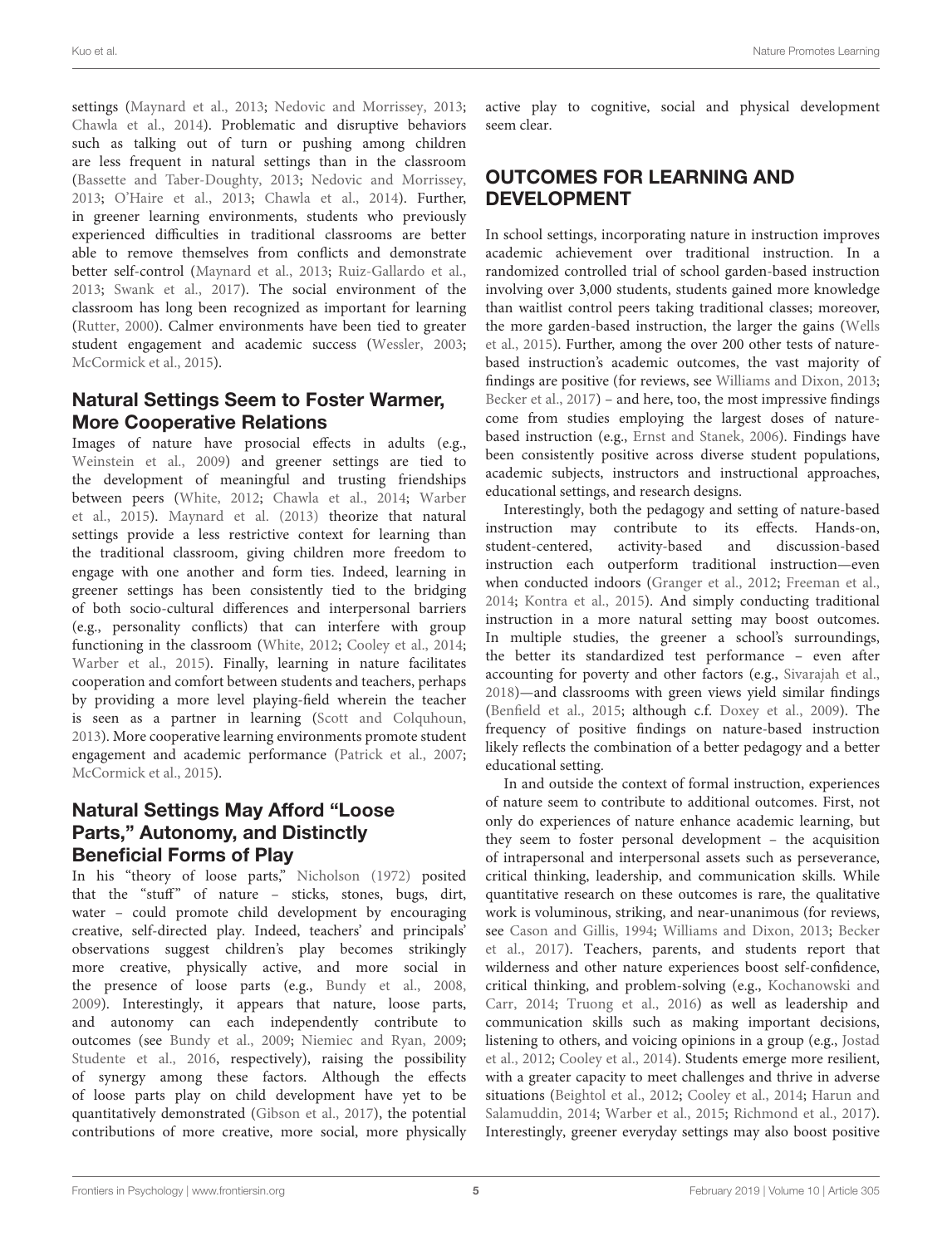coping [\(Kuo,](#page-7-5) [2001\)](#page-7-5) and buffer children from the impacts of stressful life events [\(Wells and Evans,](#page-8-25) [2003\)](#page-8-25).

And second, spending time in nature appears to grow environmental stewards. Adults who care strongly for nature commonly attribute their caring to time, and particularly play, in nature as children – and a diverse body of studies backs them up (for review, see [Chawla and Derr,](#page-6-26) [2012\)](#page-6-26). Interestingly, the key ingredient in childhood nature experiences that leads to adult stewardship behavior does not seem to be conservation knowledge (knowledge of how and why to conserve). Although knowledge of how and why to conserve, which could presumably be taught in a classroom setting, has typically been assumed to drive stewardship behavior, it is relatively unimportant in predicting conservation behavior [\(Otto and Pensini,](#page-7-39) [2017\)](#page-7-39). By contrast, an emotional connection to nature, which may be more difficult to acquire in a classroom, is a powerful predictor of children's conservation behavior, explaining 69% of the variance [\(Otto and Pensini,](#page-7-39) [2017\)](#page-7-39). Indeed, environmental attitudes may foster the acquisition of environmental knowledge [\(Fremery](#page-7-16) [and Bogner,](#page-7-16) [2014\)](#page-7-16) rather than vice versa. As spending time in nature fosters an emotional connection to nature and, in turn, conservation attitudes and behavior, direct contact with nature may be the most effective way to grow environmental stewards [\(Lekies et al.,](#page-7-17) [2015\)](#page-7-17).

# CONCLUSION AND IMPLICATIONS

Do experiences with nature really promote learning? A scientist sampling some of the studies in this area might well be dismayed initially – as we were – at the frequency of weak research designs and overly optimistic claims. But a thorough review reveals an evidence base stronger, deeper, and broader than this first impression might suggest: weak research designs are supplemented with strong ones; striking findings are replicated in multiple contexts; the research on nature and learning now includes evidence of mechanisms; and findings from entirely outside the study of nature and learning point to the same conclusions.

Robust phenomena are often robust because they are multiply determined. The eight likely pathways between exposure to nature and learning identified here may account for the consistency of the nature-learning connection. Certainly it seems likely that increasing a student's ability to concentrate, interest in the material, and self-discipline simultaneously would enhance their learning more than any of these effects alone. Moreover, in a group setting, effects on individual learners improve the learning context; when Danika fidgets less, her seatmates Jamal and JiaYing experience fewer disruptions and concentrate better; when Danika, Jamal, and JiaYing are less disruptive, the whole class learns better. These synergies – within and between students – may help explain how relatively small differences in schoolyard green cover predict significant differences in end-ofyear academic achievement performance (e.g., [Matsuoka,](#page-7-40) [2010;](#page-7-40) [Kuo et al.,](#page-7-24) [2018b\)](#page-7-24).

An important question arose in the course of our review: is nature-based instruction effective for students for whom traditional instruction is ineffective? Although this review was not structured to systematically assess this question, the benefits of nature-based learning for disadvantaged students were a striking leitmotif in our reading. Not only can nature-based learning work better for disadvantaged students [\(McCree et al.,](#page-7-19) [2018;](#page-7-19) [Sivarajah et al.,](#page-8-9) [2018\)](#page-8-9), but it appears to boost interest in uninterested students [\(Dettweiler et al.,](#page-6-16) [2015;](#page-6-16) [Truong et al.,](#page-8-23) [2016\)](#page-8-23), improve some grades [\(Camassao and Jagannathan,](#page-6-11) [2018\)](#page-6-11), and reduce disruptive episodes and dropouts among "at risk" students [\(Ruiz-Gallardo et al.,](#page-8-10) [2013\)](#page-8-10). Nature-based learning may sometimes even erase race- and income-related gaps (e.g., [Taylor](#page-8-26) [et al.,](#page-8-26) [1998\)](#page-8-26). Further, anecdotes abound in which students who ordinarily struggle in the classroom emerge as leaders in natural settings. If nature is equigenic, giving low-performing students a chance to succeed and even shine, the need to document this capacity is pressing. In the United States, where sixth graders in the richest school districts are four grade levels ahead of children in the poorest districts [\(Reardon et al.,](#page-8-27) [2017\)](#page-8-27), this need is urgent.

Fully assessing and making use of the benefits of naturebased instruction can serve all children. The available evidence suggests that experiences of nature help children acquire some of the skills, attitudes, and behaviors most needed in the 21st century. "Non-cognitive factors" such as perseverance, self-efficacy, resilience, social skills, leadership, and communication skills – so important in life beyond school [\(National Research Council,](#page-7-41) [2012\)](#page-7-41) – are increasingly recognized by the business community and policy makers as essential in a rapidly changing world. And for generations growing up in the Anthropocene, environmental stewardship may be as important as any academic content knowledge.

We conclude it is time to take nature seriously as a resource for learning and development. It is time to bring nature and naturebased pedagogy into formal education – to expand existing, isolated efforts into increasingly mainstream practices. Action research should assess the benefits of school gardens, green schoolyards and green walls in classrooms. Principals and school boards should support, not discourage, teachers' efforts to hold classes outdoors, take regular field trips, and partner with nearby nature centers, farms, and forest preserves. Teachers who have pioneered nature-based instruction should serve as models and coaches, helping others address its challenges and take full advantage of its benefits.

# AUTHOR CONTRIBUTIONS

All authors co-wrote and edited the manuscript. MK provided leadership for decisions of content, framing, and style and led the creation of the Figure and Table. MB created the SoNBL literature database on which this review is based. CJ serves as the principal investigator of the Science of Nature-Based Learning Collaborative Research Network project; in addition to initiating this project and substantially shaping the Figure and Table, she solicited feedback from Network members.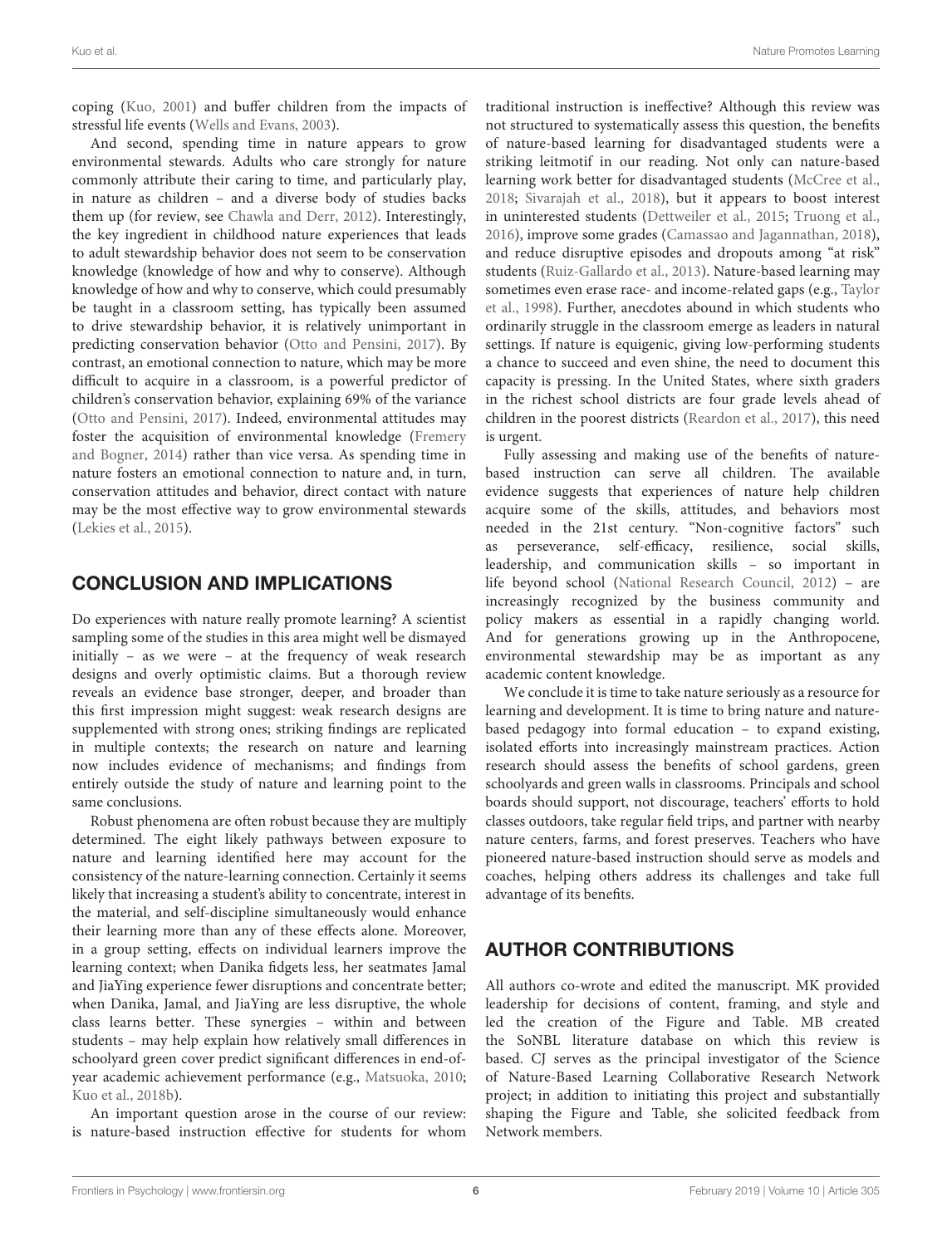### FUNDING

This literature review was conducted under the auspices of the Science of Nature-Based Learning Collaborative Research Network (NBLR Network) supported by the National Science Foundation under Grant No. NSF 1540919. Any opinions, findings, and conclusions or recommendations are those of the authors and do not necessarily reflect the views of the National Science Foundation.

# ACKNOWLEDGMENTS

We thank the members of the NBLR Network for their diverse contributions of expertise, skills, resources

### **REFERENCES**

- <span id="page-6-15"></span>Alon, N. L., and Tal, T. (2015). Student self-reported learning outcomes of field trips: the pedagogical impact. Int. J. Sci. Educ. 37, 1279–1298. [doi: 10.1080/](https://doi.org/10.1080/09500693.2015.1034797) [09500693.2015.1034797](https://doi.org/10.1080/09500693.2015.1034797)
- <span id="page-6-2"></span>Álvarez-Bueno, C., Pesce, C., Cavero-Redondo, I., Sánchez-López, M., Garrido-Miguel, M., and Martínez-Vizcaíno, V. (2017). Academic achievement and physical activity: a meta-analysis. Pediatrics 140:e20171498. [doi: 10.1542/peds.](https://doi.org/10.1542/peds.2017-1498) [2017-1498](https://doi.org/10.1542/peds.2017-1498)
- <span id="page-6-9"></span>Amoly, E., Dadvand, P., Forns, J., López-Vicente, M., Basagaña, X., Julvez, J., et al. (2014). Green and blue spaces and behavioral development in Barcelona schoolchildren: the breathe project. Environ. Health Perspect. 122, 1351–1358. [doi: 10.1289/ehp.1408215](https://doi.org/10.1289/ehp.1408215)
- <span id="page-6-19"></span>Bassette, L. A., and Taber-Doughty, T. (2013). The effects of a dog reading visitation program on academic engagement behavior in three elementary students with emotional and behavioral difficulties: a single case design. Child Youth Care Forum 42, 239–256. [doi: 10.1007/s10566-013-9197-y](https://doi.org/10.1007/s10566-013-9197-y)
- <span id="page-6-14"></span>Becker, C., Lauterbach, G., Spengler, S., Dettweiler, U., and Mess, F. (2017). Effects of regular classes in outdoor education settings: a systematic review on students' learning, social and health dimensions. Int. J. Environ. Res. Public Health 14:E485. [doi: 10.3390/ijerph14050485](https://doi.org/10.3390/ijerph14050485)
- <span id="page-6-25"></span>Beightol, J., Jevertson, J., Gray, S., Carter, S., and Gass, M. A. (2012). Adventure education and resilience enhancement: a mixed methods study. J. Exp. Educ. 35, 307–325.
- <span id="page-6-4"></span>Bell, A. C., and Dyment, J. E. (2008). Grounds for health: the intersection of school grounds and health-promoting schools. Environ. Educ. Res. 14, 77–90. [doi: 10.1080/13504620701843426](https://doi.org/10.1080/13504620701843426)
- <span id="page-6-12"></span>Benfield, J. A., Rainbolt, G. N., Bell, P. A., and Donovan, G. H. (2015). Classrooms with nature views: evidence of different student perceptions and behaviors. Environ. Behav. 47, 140–157. [doi: 10.1177/0013916513499583](https://doi.org/10.1177/0013916513499583)
- <span id="page-6-7"></span>Berry, M. S., Sweeney, M. M., Morath, J., Odum, A. L., and Jordan, K. E. (2014). The nature of impulsivity: visual exposure to natural environments decreases impulsive decision-making in a delay discounting task. PLoS One 9:e97915. [doi: 10.1371/journal.pone.0097915](https://doi.org/10.1371/journal.pone.0097915)
- <span id="page-6-13"></span>Blair, D. (2009). The child in the garden: an evaluative review of the benefits of school gardening. J. Environ. Educ. 40, 15–38. [doi: 10.3200/JOEE.40.2.15-38](https://doi.org/10.3200/JOEE.40.2.15-38)
- <span id="page-6-21"></span>Bundy, A. C., Luckett, T., Naughton, G. A., Tranter, P. J., Wyver, S. R., Ragen, J., et al. (2008). Playful interaction: occupational therapy for all children on the school playground. Am. J. Occup. Ther. 62, 522–527. [doi: 10.5014/ajot.62.](https://doi.org/10.5014/ajot.62.5.522) [5.522](https://doi.org/10.5014/ajot.62.5.522)
- <span id="page-6-22"></span>Bundy, A. C., Luckett, T., Tranter, P. J., Naughten, G. A., Wyver, S. R., Ragen, J., et al. (2009). The risk is that there is "no risk": a simple innovative intervention to increase children's activity levels. Int. J. Early Years Educ. 17, 33–45. [doi: 10.1080/09669760802699878](https://doi.org/10.1080/09669760802699878)
- <span id="page-6-11"></span>Camassao, M. J., and Jagannathan, R. (2018). Nature thru nature: creating natural science identities in populations of disadvantaged children through community education partnership. J. Environ. Educ. 49, 30–42. [doi: 10.1080/00958964.2017.](https://doi.org/10.1080/00958964.2017.1357524) [1357524](https://doi.org/10.1080/00958964.2017.1357524)

and passion for connecting children to nature: Marc Berman, Judy Braus, Greg Cajete, Cheryl Charles, Louise Chawla, Scott Chazdon, Angie Chen, Avery Cleary, Nilda Cosco, Andrea Faber Taylor, Megan Gunnar, Erin Hashimoto-Martell, Peter Kahn, Sarah Milligan Toffler, Robin Moore, Scott Sampson, David Sobel, David Strayer, Jason Watson, Sheila Williams Ridge, Dilafruz Williams, and Tamra Willis.

#### <span id="page-6-0"></span>SUPPLEMENTARY MATERIAL

The Supplementary Material for this article can be found online at: [https://www.frontiersin.org/articles/10.3389/fpsyg.](https://www.frontiersin.org/articles/10.3389/fpsyg.2019.00305/full#supplementary-material) [2019.00305/full#supplementary-material](https://www.frontiersin.org/articles/10.3389/fpsyg.2019.00305/full#supplementary-material)

- <span id="page-6-24"></span>Cason, D., and Gillis, H. L. (1994). A meta-analysis of outdoor adventure programming with adolescents. J. Exp. Educ. 17, 40–47. [doi: 10.1177/](https://doi.org/10.1177/105382599401700109) [105382599401700109](https://doi.org/10.1177/105382599401700109)
- <span id="page-6-5"></span>Chawla, L. (2015). Benefits of nature contact for children. J. Plan. Lit. 30, 433–452. [doi: 10.1177/0885412215595441](https://doi.org/10.1177/0885412215595441)
- <span id="page-6-26"></span>Chawla, L., and Derr, V. (2012). "The development of conservation behaviors in childhood and youth," in The Oxford Handbook of Environmental and Conservation Psychology, ed. S. D. Clayton (Oxford: Oxford University Press), 527–555.
- <span id="page-6-18"></span>Chawla, L., Keena, K., Pevec, I., and Stanley, E. (2014). Green schoolyards as havens from stress and resources for resilience in childhood and adolescence. Health Place 28, 1–13. [doi: 10.1016/j.healthplace.2014.](https://doi.org/10.1016/j.healthplace.2014.03.001) [03.001](https://doi.org/10.1016/j.healthplace.2014.03.001)
- <span id="page-6-8"></span>Chow, J. T., and Lau, S. (2015). Nature gives us strength: exposure to nature counteracts ego-depletion. J. Soc. Psychol. 155, 70–85. [doi: 10.1080/00224545.](https://doi.org/10.1080/00224545.2014.972310) [2014.972310](https://doi.org/10.1080/00224545.2014.972310)
- <span id="page-6-20"></span>Cooley, S. J., Holland, M. J. G., Cumming, J., Novakovic, E. G., and Burns, V. E. (2014). Introducing the use of a semi-structured video diary room to investigate students' learning experiences during an outdoor adventure education groupwork skills course. High. Educ. 67, 105–121. [doi: 10.1007/](https://doi.org/10.1007/s10734-013-9645-5) [s10734-013-9645-5](https://doi.org/10.1007/s10734-013-9645-5)
- <span id="page-6-3"></span>Dadvand, P., Niewenhuijsen, M. J., Esnaola, M., Forns, J., Basagaña, X., Alvarez-Pedrero, M., et al. (2015). Green spaces and cognitive development in primary schoolchildren. Proc. Natl. Acad. Sci.U.S.A. 112, 7937–7942. [doi: 10.1073/pnas.](https://doi.org/10.1073/pnas.1503402112) [1503402112](https://doi.org/10.1073/pnas.1503402112)
- <span id="page-6-17"></span>Dalton, A. M., Wareham, N., Griffin, S., and Jones, A. P. (2016). Neighbourhood greenspace is associated with a slower decline in physical activity in older adults: a prospective cohort study. SSM Popul. Health 2, 683–691. [doi: 10.1016/j.ssmph.](https://doi.org/10.1016/j.ssmph.2016.09.006) [2016.09.006](https://doi.org/10.1016/j.ssmph.2016.09.006)
- <span id="page-6-6"></span>Dettweiler, U., Becker, C., Auestad, B. H., Simon, P., and Kirsch, P. (2017). Stress in school. Some empirical hints on the circadian cortisol rhythm of children in outdoor and indoor classes. Int. J. Environ. Res. Public Health 14:475. [doi:](https://doi.org/10.3390/ijerph14050475) [10.3390/ijerph14050475](https://doi.org/10.3390/ijerph14050475)
- <span id="page-6-16"></span>Dettweiler, U., Ünlü, A., Lauterbach, G., Becker, C., and Gschrey, B. (2015). Investigating the motivational behavior of pupils during outdoor science teaching within self-determination theory. Front. Psychol. 6:125. [doi: 10.3389/](https://doi.org/10.3389/fpsyg.2015.00125) [fpsyg.2015.00125](https://doi.org/10.3389/fpsyg.2015.00125)
- <span id="page-6-23"></span>Doxey, J., Waliczek, T. M., and Zajicek, J. M. (2009). The impact of interior plants in university classrooms on student course performance and on student perceptions of the course and instructor. Hortic. Sci. 44, 384–391. [doi: 10.21273/](https://doi.org/10.21273/HORTSCI.44.2.384) [HORTSCI.44.2.384](https://doi.org/10.21273/HORTSCI.44.2.384)
- <span id="page-6-1"></span>Duckworth, A. L., and Seligman, M. E. P. (2005). Self-discipline outdoes IQ in predicting academic performance of adolescents. Psychol. Sci. 16, 939–944. [doi: 10.1111/j.1467-9280.2005.01641.x](https://doi.org/10.1111/j.1467-9280.2005.01641.x)
- <span id="page-6-10"></span>Ernst, J., and Stanek, D. (2006). The prairie science class: a model for re-visioning environmental education within the national wildlife refuge system. Hum. Dimens. Wildl. 11, 255–265. [doi: 10.1080/108712006008](https://doi.org/10.1080/10871200600803010) [03010](https://doi.org/10.1080/10871200600803010)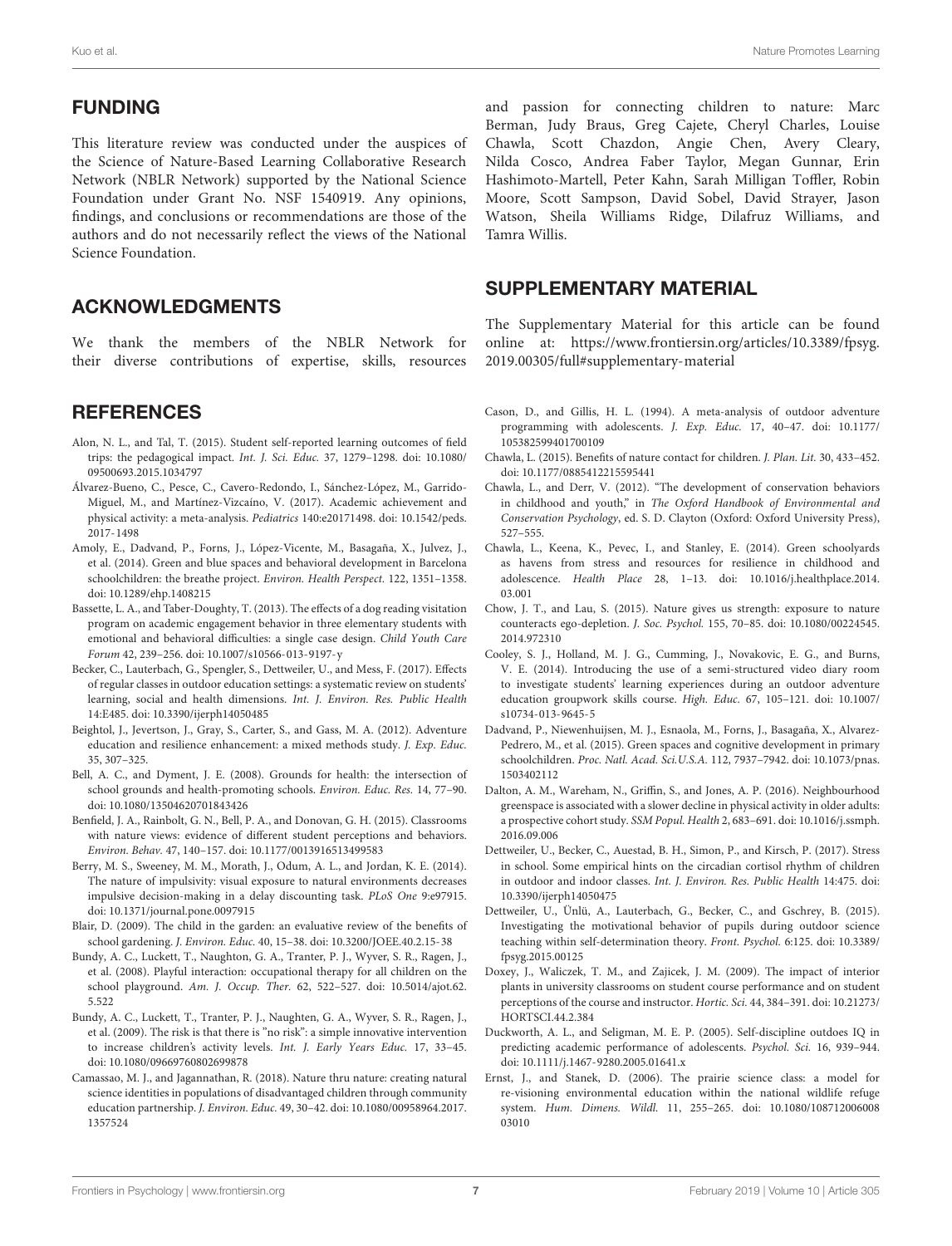- <span id="page-7-9"></span>Faber Taylor, A., Kuo, F., and Sullivan, W. (2002). Views of nature and selfdiscipline: evidence from inner city children. J. Environ. Psychol. 22, 49–63. [doi: 10.1006/jevp.2001.0241](https://doi.org/10.1006/jevp.2001.0241)
- <span id="page-7-6"></span>Faber Taylor, A., and Kuo, F. E. (2009). Children with attention deficits concentrate better after walk in the park. J. Atten. Disord. 12, 402–409. [doi: 10.1177/](https://doi.org/10.1177/1087054708323000) [1087054708323000](https://doi.org/10.1177/1087054708323000)
- <span id="page-7-25"></span>Fägerstam, E., and Blom, J. (2012). Learning biology and mathematics outdoors: effects and attitudes in a Swedish high school context. J. Advent. Educ. Outdoor Learn. 13, 56–75. [doi: 10.1080/14729679.2011.647432](https://doi.org/10.1080/14729679.2011.647432)
- <span id="page-7-14"></span>Flouri, E., Midouhas, E., and Joshi, H. (2014). The role of urban neighbourhood green space in children's emotional and behavioural resilience. J. Environ. Psychol. 40, 179–186. [doi: 10.1016/j.jenvp.2014.06.007](https://doi.org/10.1016/j.jenvp.2014.06.007)
- <span id="page-7-22"></span>Freeman, S., Eddy, S. L., McDonough, M., Smith, M. K., Okoroafor, N., Jordt, H., et al. (2014). Active learning increases student performance in science, engineering, and mathematics. PNAS 111, 8410–8415. [doi: 10.1073/pnas.](https://doi.org/10.1073/pnas.1319030111) [1319030111](https://doi.org/10.1073/pnas.1319030111)
- <span id="page-7-16"></span>Fremery, C., and Bogner, F. X. (2014). Cognitive learning in authentic environments in relation to green attitude preferences. Stud. Educ. Eval. 44, 9–15. [doi: 10.1016/j.stueduc.2014.11.002](https://doi.org/10.1016/j.stueduc.2014.11.002)
- <span id="page-7-35"></span>Gibson, J. L., Cornell, M., and Gill, T. (2017). A systematic review of research into the impact of loose parts play on children's cognitive, social and emotional development. School Ment. Health 9, 295–309. [doi: 10.1007/s12310-017-9220-9](https://doi.org/10.1007/s12310-017-9220-9)
- <span id="page-7-21"></span>Granger, E. M., Bevis, T. H., Saka, Y., Southerland, S. A., Sampson, V., and Tate, R. L. (2012). The efficacy of student-centered instruction in supporting science learning. Science 338, 105–108. [doi: 10.1126/science.1223709](https://doi.org/10.1126/science.1223709)
- <span id="page-7-1"></span>Grannis, J. C. (1992). Students' stress, distress, and achievement in an urban intermediate school. J. Early Adolesc. 12, 4–27. [doi: 10.1177/](https://doi.org/10.1177/0272431692012001001) [0272431692012001001](https://doi.org/10.1177/0272431692012001001)
- <span id="page-7-29"></span>Gray, C., Gibbons, R., Larouche, R., Sandseter, E. B., Bienenstock, A., Brussoni, M., et al. (2015). What is the relationship between outdoor time and physical activity, sedentary behaviour, and physical fitness in children? A systematic review. Int. J. Environ. Res. Public Health 12, 6455–6474. [doi: 10.3390/](https://doi.org/10.3390/ijerph120606455) [ijerph120606455](https://doi.org/10.3390/ijerph120606455)
- <span id="page-7-4"></span>Hartig, T., Mang, M., and Evans, G. W. (1991). Restorative effects of natural environmental experiences. Environ. Behav. 23, 3–26. [doi: 10.1177/](https://doi.org/10.1177/0013916591231001) [0013916591231001](https://doi.org/10.1177/0013916591231001)
- <span id="page-7-38"></span>Harun, M. T., and Salamuddin, N. (2014). Promoting social skills through outdoor education and assessing its effects. Asian Soc. Sci. 10, 71–78. [doi: 10.5539/ass.](https://doi.org/10.5539/ass.v10n5p71) [v10n5p71](https://doi.org/10.5539/ass.v10n5p71)
- <span id="page-7-20"></span>Hill, A. B. (1965). The Environment and Disease: Association or Causation? Proc. R. Soc. Med. 58, 295–300.
- <span id="page-7-13"></span>Ho, N. F., Zhou, J., Fung, D. S. S., Kua, P. H. J., and Huang, Y. X. (2017). Equineassisted learning in youths at-risk for school or social failure. Cogent Educ. 4:1334430. [doi: 10.1080/2331186X.2017.1334430](https://doi.org/10.1080/2331186X.2017.1334430)
- <span id="page-7-26"></span>Hobbs, L. K. (2015). Play-based science learning activities: engaging adults and children with informal science learning for preschoolers. Sci. Commun. 37, 405–414. [doi: 10.1177/1075547015574017](https://doi.org/10.1177/1075547015574017)
- <span id="page-7-37"></span>Jostad, J., Paisley, K., and Gookin, J. (2012). Wilderness-based semester learning: understanding the NOLS experience. J. Outdoor Recreat. Educ. Leadersh. 4, 16–26. [doi: 10.7768/1948-5123.1115](https://doi.org/10.7768/1948-5123.1115)
- <span id="page-7-36"></span>Kochanowski, L., and Carr, V. (2014). Nature playscapes as contexts for fostering self-determination. Chil. Youth Environ. 24, 146–167. [doi: 10.7721/](https://doi.org/10.7721/chilyoutenvi.24.2.0146) [chilyoutenvi.24.2.0146](https://doi.org/10.7721/chilyoutenvi.24.2.0146)
- <span id="page-7-23"></span>Kontra, C., Lyons, D. J., Fischer, S. M., and Beilock, S. L. (2015). Physical experience enhances learning. Psychol. Sci. 26, 737–749. [doi: 10.1177/0956797615569355](https://doi.org/10.1177/0956797615569355)
- <span id="page-7-5"></span>Kuo, F. E. (2001). Coping with poverty: impacts of environment and attention in the inner city. Environ. Behav. 33, 5–34. [doi: 10.1177/0013916012197](https://doi.org/10.1177/00139160121972846) [2846](https://doi.org/10.1177/00139160121972846)
- <span id="page-7-10"></span>Kuo, F. E., and Faber Taylor, A. (2004). A potential natural treatment for attentiondeficit/hyperactivity disorder: evidence from a national study. Am. J. Public Health 94, 1580–1586. [doi: 10.2105/AJPH.94.9.1580](https://doi.org/10.2105/AJPH.94.9.1580)
- <span id="page-7-12"></span>Kuo, M. (2015). How might contact with nature promote human health? Promising mechanisms and a possible central pathway. Supplemental material. Front. Psychol. 6:1093. [doi: 10.3389/fpsyg.2015.01093](https://doi.org/10.3389/fpsyg.2015.01093)
- <span id="page-7-18"></span>Kuo, M., Browning, M. H. E. M., and Penner, M. L. (2018a). Do lessons in nature boost subsequent classroom engagement? Refueling students in flight. Front. Psychol. 8:2253. [doi: 10.3389/fpsyg.2017.02253](https://doi.org/10.3389/fpsyg.2017.02253)
- <span id="page-7-24"></span>Kuo, M., Browning, M. H. E. M., Sachdeva, S., Westphal, L., and Lee, K. (2018b). Might school performance grow on trees? Examining the link between "greenness" and academic achievement in urban, high-poverty schools. Front. Psychol. 9:1669. [doi: 10.3389/fpsyg.2018.01669](https://doi.org/10.3389/fpsyg.2018.01669)
- <span id="page-7-28"></span>Lachowitz, K., and Jones, A. P. (2011). Greenspace and obesity: a systematic review of the evidence. Obes. Rev. 12, e183–e189. [doi: 10.1111/j.1467-789X.2010.](https://doi.org/10.1111/j.1467-789X.2010.00827.x) [00827.x](https://doi.org/10.1111/j.1467-789X.2010.00827.x)
- <span id="page-7-17"></span>Lekies, K. S., Lost, G., and Rode, J. (2015). Urban youth's experiences of nature: implications for outdoor adventure education. J. Outdoor Recreat. Tour. 9, 1–10. [doi: 10.1016/j.jort.2015.03.002](https://doi.org/10.1016/j.jort.2015.03.002)
- <span id="page-7-2"></span>Leppink, E. W., Odlaug, B. L., Lust, K., Christenson, G., and Grant, J. E. (2016). The young and the stressed: stress, impulse control, and health in college students. J. Nervous Ment. Disord. 204, 931–938. [doi: 10.1097/NMD.0000000000000586](https://doi.org/10.1097/NMD.0000000000000586)
- <span id="page-7-7"></span>Li, D., and Sullivan, W. C. (2016). Impact of views to school landscapes on recovery from stress and mental fatigue. Landsc. Urban Plan. 148, 149–158. [doi: 10.1016/j.landurbplan.2015.12.015](https://doi.org/10.1016/j.landurbplan.2015.12.015)
- <span id="page-7-27"></span>MacNaughton, P., Eitland, E., Kloog, I., Schwartz, J., and Allen, J. (2017). Impact of particulate matter exposure and surrounding "greenness" on chronic absenteeism in Massachusetts public schools. Int. J. Environ. Res. Public Health 14:E207. [doi: 10.3390/ijerph14020207](https://doi.org/10.3390/ijerph14020207)
- <span id="page-7-0"></span>Mantzicopoulos, P. Y., and Morrison, D. (1994). A comparison of boys and girls with attention problems: kindergarten through second grade. Am. J. Orthopsychiatry 64, 522–533. [doi: 10.1037/h0079560](https://doi.org/10.1037/h0079560)
- <span id="page-7-8"></span>Mårtensson, F., Boldemann, C., Soderstrom, M., Blennow, M., Englund, J.-E., and Grahn, P. (2009). Outdoor environmental assessment of attention promoting settings for preschool children. Health Place 15, 1149–1157. [doi: 10.1016/j.](https://doi.org/10.1016/j.healthplace.2009.07.002) [healthplace.2009.07.002](https://doi.org/10.1016/j.healthplace.2009.07.002)
- <span id="page-7-40"></span>Matsuoka, R. H. (2010). Student performance and high school landscapes: examining the links. Landsc. Urban Plan. 97, 273–282. [doi: 10.1016/j.](https://doi.org/10.1016/j.landurbplan.2010.06.011) [landurbplan.2010.06.011](https://doi.org/10.1016/j.landurbplan.2010.06.011)
- <span id="page-7-15"></span>Maynard, T., Waters, J., and Clement, C. (2013). Child-initiated learning, the outdoor environment and the "underachieving" child. Early Years 33, 212–225. [doi: 10.1080/09575146.2013.771152](https://doi.org/10.1080/09575146.2013.771152)
- <span id="page-7-32"></span>McCormick, M. P., Cappella, E., O'Conner, E. E., and McClowry, S. G. (2015). Social-emotional learning and academic achievement: using causal methods to explore classroom-level mechanisms. AERA Open 1, 1–26. [doi: 10.1177/](https://doi.org/10.1177/2332858415603959) [2332858415603959](https://doi.org/10.1177/2332858415603959)
- <span id="page-7-19"></span>McCree, M., Cutting, R., and Sherwin, D. (2018). The hare and the tortoise go to forest school: taking the scenic route to academic attainment via emotional wellbeing outdoors. Early Child Dev. Care 188, 980–996. [doi: 10.1080/03004430.](https://doi.org/10.1080/03004430.2018.1446430) [2018.1446430](https://doi.org/10.1080/03004430.2018.1446430)
- <span id="page-7-3"></span>Mischel, W., Shoda, Y., and Peake, P. (1988). The nature of adolescent competencies predicted by preschool delay of gratification. J. Pers. Soc. Psychol. 54, 687–696. [doi: 10.1037/0022-3514.54.4.687](https://doi.org/10.1037/0022-3514.54.4.687)
- <span id="page-7-41"></span>National Research Council. (2012). Education for Life and Work: Developing Transferable Knowledge and Skills in the 21st Century. Washington, DC: The National Academies Press.
- <span id="page-7-31"></span>Nedovic, S., and Morrissey, A. (2013). Calm, active and focused: children's responses to an organic outdoor learning environment. Learn. Environ. Res. 16, 281–295. [doi: 10.1007/s10984-013-9127-9](https://doi.org/10.1007/s10984-013-9127-9)
- <span id="page-7-33"></span>Nicholson, S. (1972). The theory of loose parts, an important principle for design methodology. Stud. Des. Educ. Craft Technol. 4, 5–14.
- <span id="page-7-34"></span>Niemiec, C. P., and Ryan, R. M. (2009). Autonomy, competence, and relatedness in the classroom: applying self-determination theory to educational practice. Theory Res. Educ. 7, 133–144. [doi: 10.1177/1477878509104318](https://doi.org/10.1177/1477878509104318)
- <span id="page-7-11"></span>O'Haire, M. E., Mckenzie, S. J., McCune, S., and Slaughter, V. (2013). Effects of animal-assisted activities with guinea pigs in the primary school classroom. Anthrozoos 26, 455–458. [doi: 10.2752/175303713X13697429463835](https://doi.org/10.2752/175303713X13697429463835)
- <span id="page-7-39"></span>Otto, S., and Pensini, P. (2017). Nature-based environmental education of children: environmental knowledge and connectedness to nature, together, are related to ecological behaviour. Glob. Environ. Change 47, 88–94. [doi: 10.1016/j.](https://doi.org/10.1016/j.gloenvcha.2017.09.009) [gloenvcha.2017.09.009](https://doi.org/10.1016/j.gloenvcha.2017.09.009)
- <span id="page-7-30"></span>Pagels, P., Raustorp, A., Ponce De Leon, A., Mårtensson, F., Kylin, M., and Boldemann, C. (2014). A repeated measurement study investigating the impact of school outdoor environment upon physical activity across ages and seasons in Swedish second, fifth and eighth graders. Biomed Central Public Health 14:803. [doi: 10.1186/1471-2458-14-803](https://doi.org/10.1186/1471-2458-14-803)